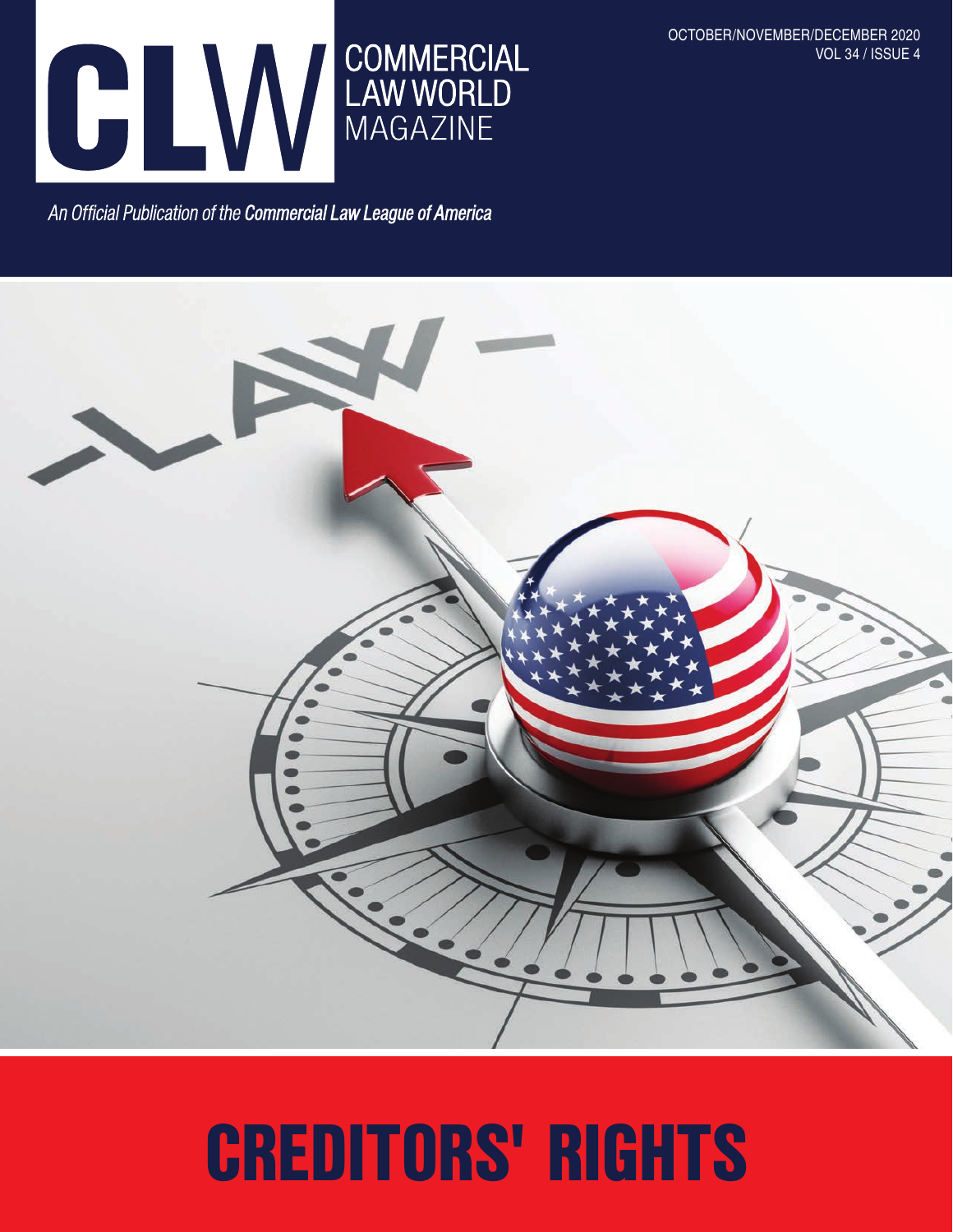

# WANT TO EARN A \$500 CREDIT? You can!

**Contact Dawn Federico today about our NEW Agency-Get-A-Certified-Agency referral program.**

**REFER an agency for certification and your agency will receive a \$500 credit\* when that agency becomes certified. Your \$500 credit can be used for a CLLA or IACC event. There are plenty of excellent events coming so be sure to be a part of this exciting offer!**

**Dawn Federico Associate Director 312.240.1400 dawn.federico@clla.org**





no qualify for the sourcrealt, the relerning member agency must contact the prospective member agency. The relerning agency must also contact their contact their contact information for follow up to the prospect agency. \*To qualify for the \$500 credit, the referring member agency must contact the prospective member agency. The referring agency must also contact